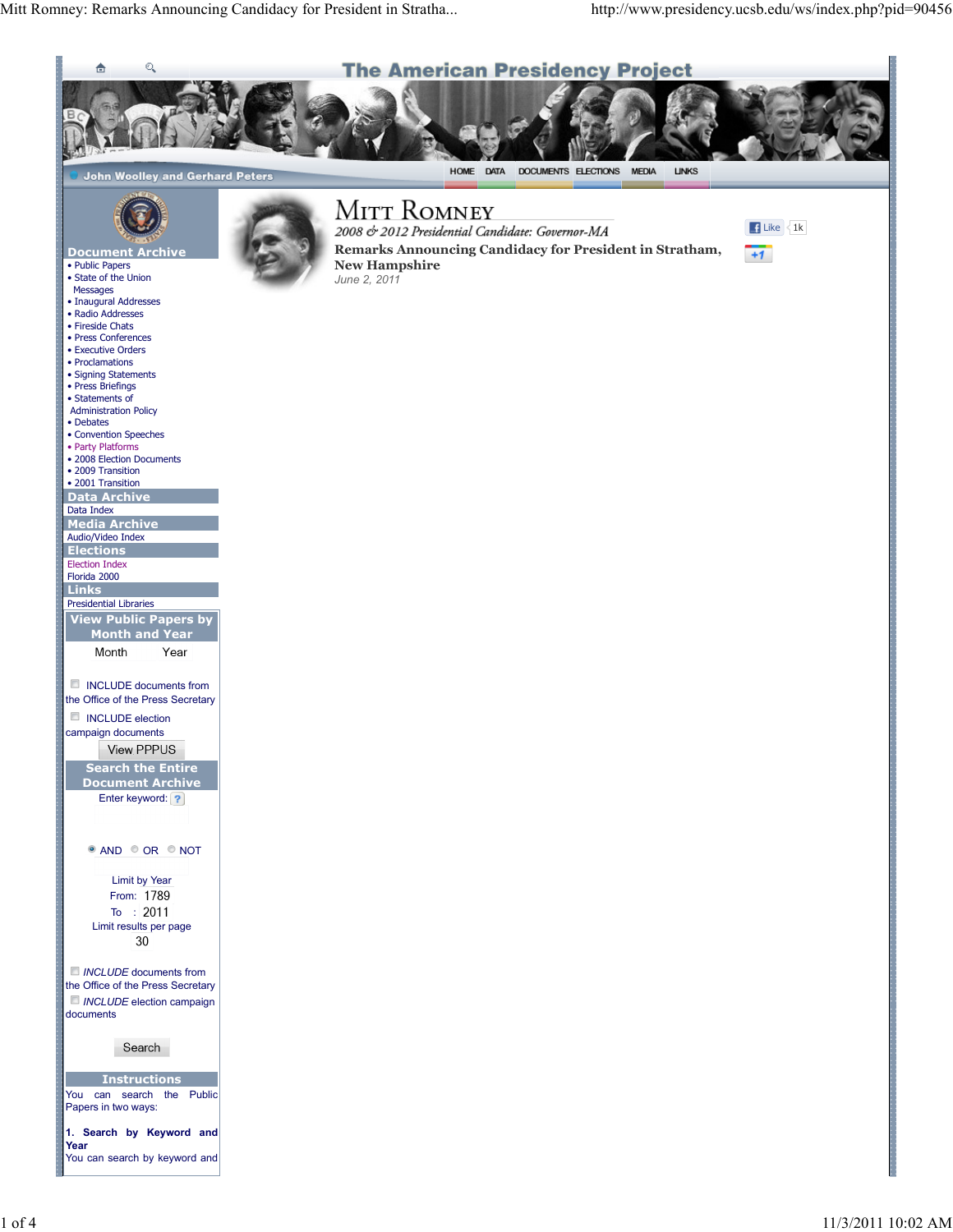choose the range of years within your search by filling out the boxes under Search the Public **Papers** 

2. View by Month and/or Year Select the month and/or year you would like information about and press View Public Papers. Then choose a Public Paper and the page will load for you.

Search Engine provided by the Harry S. Truman Library. Our thanks to

Jim Borwick and Dr. Rafee Che Kassim at Project Whistlestop for critical assistance in the implementation of the search function, and to Scott Roley at the Truman Library for facilitating this collaboration.

As prepared for delivery

Thank you for coming. And I want to thank Doug and Stella Scamman for hosting us on their beautiful farm.

You know, everyone here today can tell a different story. We have different backgrounds and we wake up in the morning and go to different jobs … or, look for different jobs. We go to different churches or maybe don't go to church so much. I bet some of you have families who go back 200 years or more in New Hampshire. And there must be some who just snuck in across the border, from Massachusetts. I hear the taxes are better over here.

But here we are on a beautiful June day coming together to begin a process that we often, quite naturally, take for granted. But it is really one of the great achievements in the history of the world. For all of our country's wealth and influence, those are not the source of our greatness. The true strength of America is self-rule, and a government that answers to a free and independent people.

We live in the most powerful nation that ever existed. And it all goes back to a few men and women who had the courage to stand - and even die - for their belief in liberty and equality. Because of their vision, the United States of America is not ruled by a monarchy or controlled by an aristocracy. Though sometimes folks in Washington might act otherwise, we don't have a House of Lords with inherited power. And as the Red Sox like to remind the New York Yankees, there are no dynasties in America.

## Who rules this great nation?

You do. Every four years you decide who will give that State of the Union address, who will set the course of the country, who will be Commander in Chief.

What's true right here in this New Hampshire farm has always been true in America. Though each of us is different, though each of us will choose to walk a different path in life, we are united by one great, overwhelming passion: We love America. We believe in America.

Today we are united not only by our faith in America. We are united also by our concern for America.

This country we love is in peril. And that, my friends, is why we are here today.

A few years ago, Americans did something that was, actually, very much the sort of thing Americans like to do: We gave someone new a chance to lead; someone we hadn't known for very long, who didn't have much of a record but promised to lead us to a better place.

At the time, we didn't know what sort of a President he would make. It was a moment of crisis for our economy, and when Barack Obama came to office, we wished him well and hoped for the best.

Now, in the third year of his four-year term, we have more than promises and slogans to go by.

Barack Obama has failed America.

When he took office, the economy was in recession. He made it worse. And he made it last longer.

Three years later, over 16 million Americans are out of work or have just quit looking. Millions more are underemployed.

Three years later, unemployment is still above 8%, a figure he said his stimulus would keep from happening.

Three years later, foreclosures are still at record levels.

Three years later the prices of homes continue to fall.

Three years later, our national debt has grown nearly as large as our entire economy.

Families are buried under higher prices for food and higher prices for gasoline.

It breaks my heart to see what's happening in this country.

These failing hopes make up President Obama's own misery index. It's never been higher. And what's his answer? He says this: "I'm just getting started."

No, Mr. President, you've had your chance. We, the people on this farm, and citizens across the country are the ones who are just getting started.

I visited with a family, Kathy and Dave Tyler, who live in a suburb north of Las Vegas, Nevada. You probably know families just like them. They're in their early forties, a couple who had worked hard, sacrificed to buy a home in a good neighborhood, the sort of place they wanted their daughter Allie to grow up. But now that neighborhood is being crushed by this Obama economy. First their neighbors started losing their jobs...and then their homes. And all around them now are abandoned houses... and abandoned dreams.

When the Tylers wake up in the morning and get Allie off to school and then go to work and do everything they can to make it to the end of the month and hold their lives together, it doesn't matter if they are Republican or Democrat, Independent or...Libertarian. They're just Americans. An American family.

And across the richest, greatest country on earth, there are millions of American families like the Tylers. Folks who grew up believing that if they played by the rules, worked hard, that they would have the chance to build a good life, with steady work and always that possibility to work a little harder and get ahead.

And in that America, you don't wonder if your children will have a better life. You know they will. You know it the same way we know that tomorrow morning the sun is going to come up in the East right over this field.

That confidence in a better tomorrow defines us as Americans.

When generations of immigrants looked up and saw the Statue of Liberty for the first time, they surely had many questions and doubts about the life before them, but one thing they knew without a doubt is that they were coming to a place where anything was possible—that in America, their children would have a better life.

I believe in that America. I know you believe in that America. It is an America of freedom and opportunity. A nation where innovation and hard work propel the most powerful economy in the world. A land that is secured by the greatest military the world has ever seen, and by friends and allies across the globe.



Promote Your Page Too

1105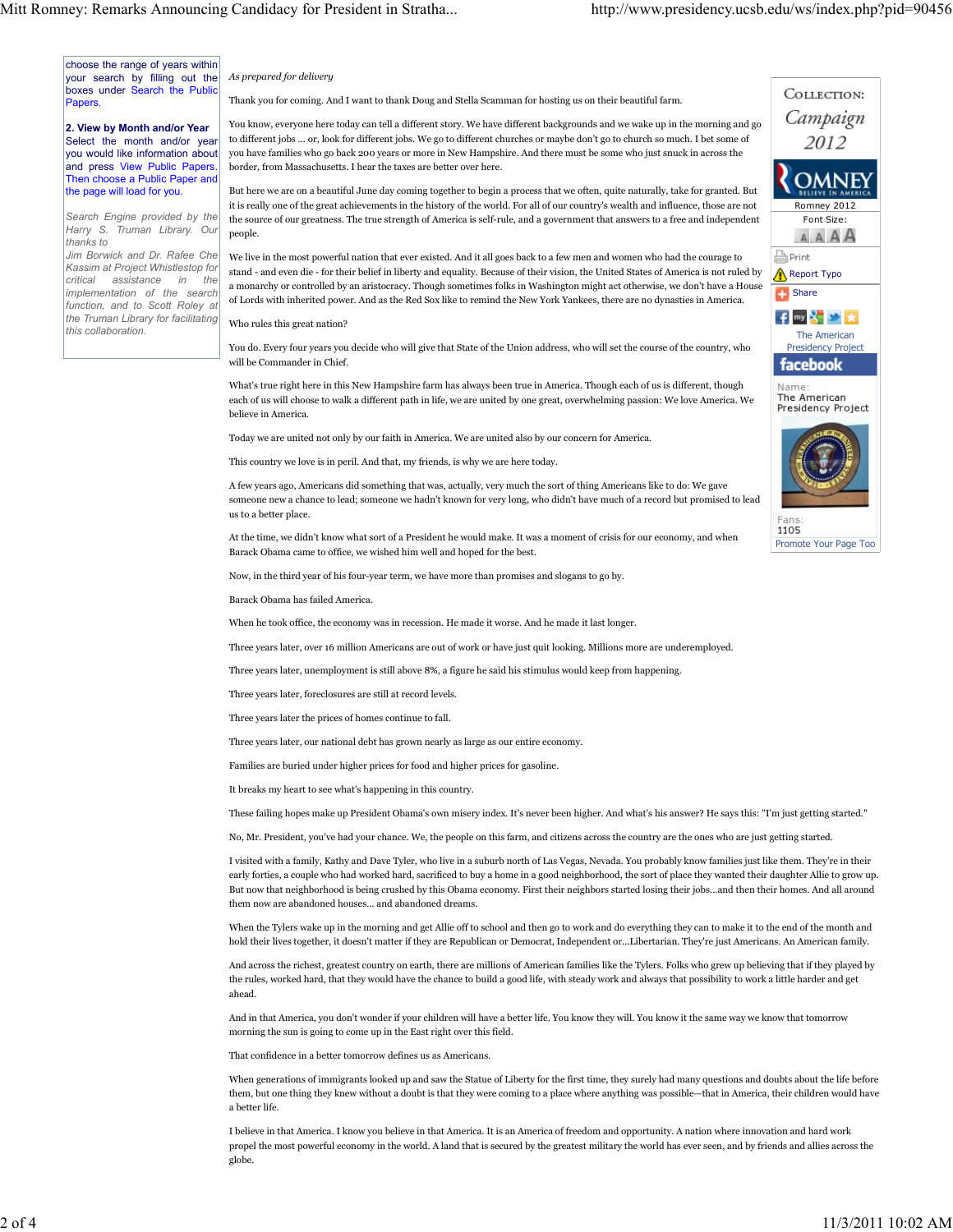President Obama sees a different America and has taken us in a different direction.

A few months into office, he travelled around the globe to apologize for America.

At a time of historic change and great opportunity in the Arab world, he is hesitant and uncertain. He hesitated to speak out for the dissidents in Iran, but his Administration boasts that he is "leading from behind" in Libya.

He speaks with firmness and clarity, however, when it comes to Israel. He seems firmly and clearly determined to undermine our longtime friend and ally. He's treating Israel the same way so many European countries have: with suspicion, distrust and an assumption that Israel is at fault.

To his credit, the President ordered the raid that killed Osama bin Laden. In Afghanistan, the surge was right, announcing a withdrawal date was wrong. The Taliban may not have watches, but they do have calendars.

Here at home, the President seems to take his inspiration not from the small towns and villages of New Hampshire but from the capitals of Europe.

With the economy in crisis, his answer is to borrow money we can't afford and throw it at Washington bureaucrats and politicians. Just like Europe.

Instead of encouraging entrepreneurs and employers, he raises their taxes, piles on record-breaking mounds of regulation and bureaucracy and gives more power to union bosses.

Instead of recognizing the states rightful authority to solve problems, he seizes power from them and rams through a disastrous national health care plan.

This President's first answer to every problem is to take power from you, your local government and your state so that so-called "experts" in Washington can make those choices for you. And with each of these decisions, we lose more of our freedom.

You and I understand this. We look at our country, and we know in our hearts that things aren't right, and they're not getting better.

President Obama's European answers are not the right solution to America's challenges. In the campaign to come, the American ideals of economic freedom and opportunity need a clear and unapologetic defense, and I intend to make it—because I have lived it.

Twenty-seven years ago, I left a steady job to join with some friends to start a business. Like many of you, it had been a dream of mine to try and build a business from the ground up. We started in a small office a couple of hours from here and over the years, we were able to grow from ten employees to hundreds.

My work led me to become deeply involved in helping other businesses, from innovative startups to large companies going through tough times. Sometimes I was successful and helped create jobs, other times I was not. I learned how America competes with companies in other countries, what works in the real world and what doesn't.

I left my business in 1999 to help put the Salt Lake City Olympics back on track. And when the Games were over, I came home to Massachusetts and served as governor.

I'd never held office before but I went at it like I ran businesses and the Olympics: ask tough questions and take on the toughest problems first, because they'll only get worse.

When I took office, I faced a nearly \$3 billion budget hole. My legislature was over 85% Democrat. The expectation was that we'd have to raise taxes but I refused. I ordered a review of all state spending, made tough choices and balanced the budget without raising taxes. That sent a message that business as usual was over.

Over the next four years, we consolidated agencies, cut programs, sold state property and cut taxes nineteen times. The state was giving away over a billion dollars in free health care, much of it to people who could have paid something but were gaming the system. You won't be surprised that a lot of Democrats thought we should be giving away even more.

I took it on and hammered out a solution that took a bad situation and made it better. Not perfect but it was a state solution for a state problem. At the end of four years, it took over 800 vetoes but we balanced every budget, restored a \$2 billion dollar rainy day fund and kept our schools first among all 50 states.

All of these experiences -- starting and running businesses for 25 years, turning around the Olympics, governing a state -- have helped shape who I am and how I lead. Of course, if I ran through a list of all my mistakes, Ann would find it hilarious, and we'd be here all night. But I've learned a lot.

Turning around a crisis takes experienced leadership and bold action. For millions of Americans, the economy is in crisis today, and unless we change course, it will be in crisis for all of us tomorrow.

Government under President Obama has grown to consume almost 40% of our economy. We are only inches away from ceasing to be a free market economy. I will cap federal spending at 20% or less of the GDP and finally, finally balance the budget.

My generation will pass the torch to the next generation, not a bill.

I will insist that Washington learns to respect the Constitution, including the 10th Amendment. We will return responsibility and authority to the states for dozens of government programs - and that begins with a complete repeal of Obamacare.

From my first day in office my number one job will be to see that America once again is number one in job creation. You know, if you want to create jobs, it helps to have had a job. I will make business taxes competitive with other nations, modernize regulations and bureaucracy and finally promote America's trade interests. It's time for a president who cares more about America's workers than he does about America's union bosses.

Over the last thirty years, I can't tell you how many times I've heard a situation is hopeless. But I've never been very good at listening to those people and I've always enjoyed proving them wrong.

It's one of the lessons I learned from my Dad.

My father never graduated from college. He apprenticed, as a lath and plaster carpenter, and he was darn good at it. He learned how to put a handful of nails in his mouth and spit them out, point forward. On their honeymoon, he and Mom drove across the country. Dad sold aluminum paint along the way, to pay for gas and hotels.

There were a lot reasons my father could have given up or set his sights lower. But Dad always believed in America; and in that America, a lath and plaster man could work his way up to running a little car company called American Motors, and end up Governor of a state where he had once sold aluminum paint.